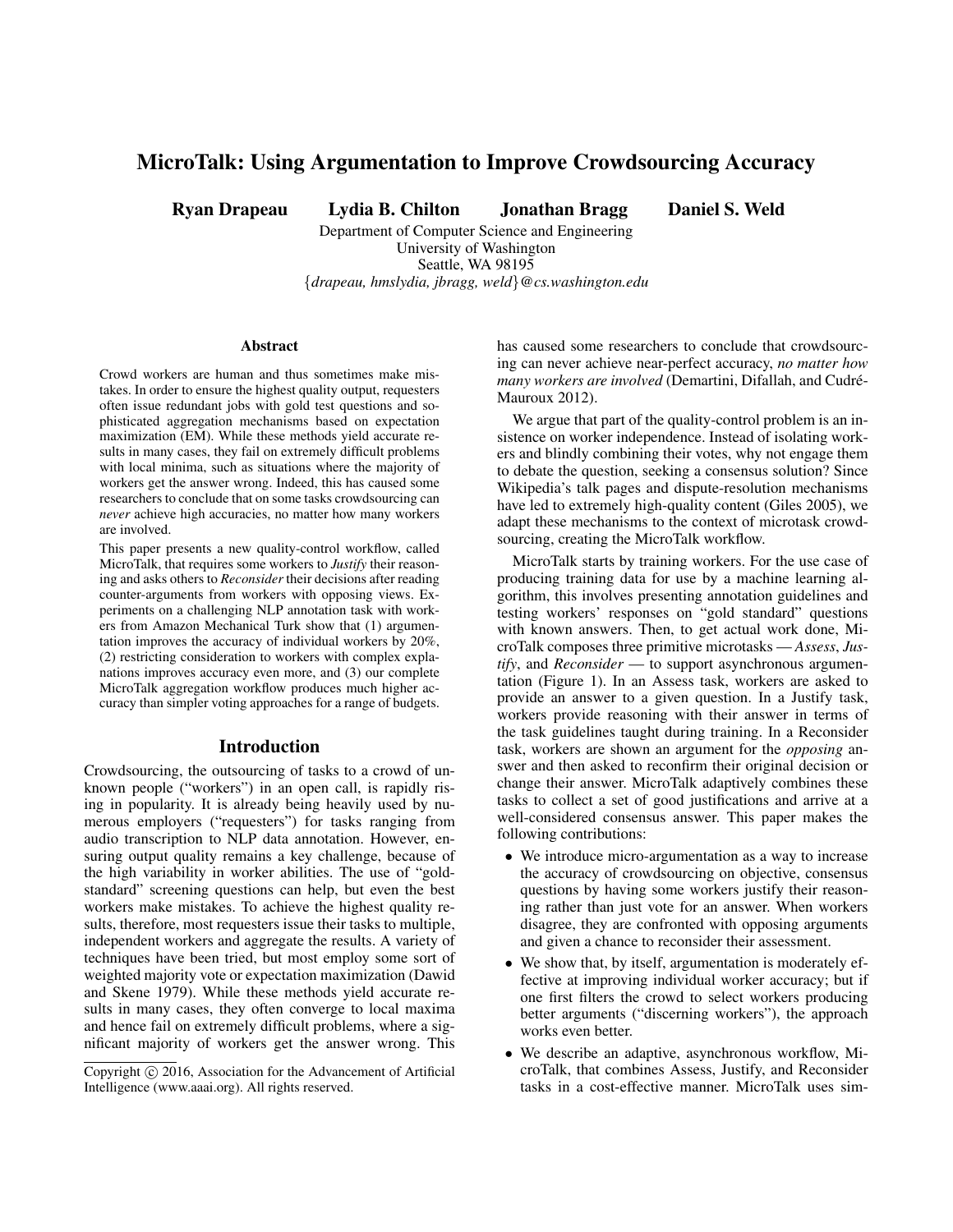

Figure 1: For each question, MicroTalk issues workers an *Assess* task, presenting them a (claim, sentence) pair and prompting them to enter their answer. Some workers are then asked to provide an argument supporting their answer during a *Justify* phase. If there is a counterargument available, then a *Reconsider* task displays it, asking the worker if they wish to change their answer.

ple consensus on easy problems, requests justifications when disagreement occurs, identifies "discerning workers" who are likely to intelligently respond to arguments, and prompts them to consider alternative answers.

• We present experiments on an NLP relation-extraction task with workers from Mechanical Turk, showing (1) presenting arguments from automatically-identified "discerning workers" increases individual worker accuracy from 58% to 78%, and (2) controlling for cost, MicroTalk achieves 84% accuracy overall, compared to 64% for soft EM, and 58% for simple majority vote.

# Previous Work

Virtually all previous approaches for addressing variability in worker skill ask multiple workers to perform the same (or related) tasks and then aggregate responses to infer the correct answers. Since the effectiveness of the method is highly dependent on the method for aggregating responses, numerous strategies have been investigated.

Most approaches assume that the question posed to crowdsourced workers is multiple-choice and has an objective answer, but workers may not answer correctly. The approaches further assume that the majority of workers are more likely to be correct than to make a mistake. Under these assumptions, Snow *et al.* (Snow et al. 2008) showed that one could often achieve high accuracy by exploiting redundancy via majority voting; indeed, this simple method can enable a crowd of ten novices to reach accuracies of 75% on NLP tasks such as sentiment analysis.

More robust methods learn worker skills. Rather than a simple majority vote, these approaches weight responses by using models of workers' abilities. The most common skill assessment method is very simple: into a mix of questions given to workers, include a random sample of *gold questions*, so named because the requester already has "gold standard" answers for these questions. Workers who fail to correctly answer these questions are dismissed or have their weights lowered. To avoid gaming behavior it is common to intermix questions with known and unknown answers.

However, even this strategy is foiled by scammers building bots that utilize databases of known questions, necessitating elaborate strategies for programmatically generating an unbounded number of gold questions (Oleson et al. 2011).

More sophisticated approaches eschew gold questions, instead using unsupervised learning to jointly estimate worker accuracies and consensus answers. This method stems from Dawid and Skene (Dawid and Skene 1979), who consider a single question with an unknown correct answer and also parameters,  $P_w(r|a)$ , for each worker and each possible response, describing the probability that worker  $w$  will respond  $r$  when the true answer is  $a$  (a simple model of worker abilities). Subject to an important assumption, that workers' responses are conditionally independent of each other given the true answer, Dawid and Skene use *expectationmaximization* (EM) to estimate the latent question answers and worker accuracies. Whitehill *et al.* (Whitehill et al. 2009) note that worker responses are not really independent unless conditioned on both the correct answer *and* the question difficulty (another latent variable to be estimated). Welinder et al. (Welinder et al. 2010) take Whitehill's approach a step further, designing a model with general multidimensional parameters. Questions have many features, one of which could be difficulty, and workers are modeled as linear classifiers who make their responses by weighting those features. Kamar *et al.* (Kamar, Hacker, and Horvitz 2012) extract features from the task at hand and use Bayesian Structure Learning to learn the worker response model.

Unfortunately, all EM-based methods share several significant limitations. First, their greedy optimization is prone to local maxima; convergence is guaranteed, but not optimality. Specifically, if the data set includes difficult problems where a significant majority of workers gets the answer wrong, EM will likely converge to the incorrect answer. Indeed, these problems appear to surface often in practice. For example, Demartini *et al.* describe ZenCrowd, an elaborate method for named entity linking that combines crowdsourcing with probabilistic reasoning yet can't achieve precision higher than 85% no matter the number of crowd workers assigned (Demartini, Difallah, and Cudré-Mauroux 2012). In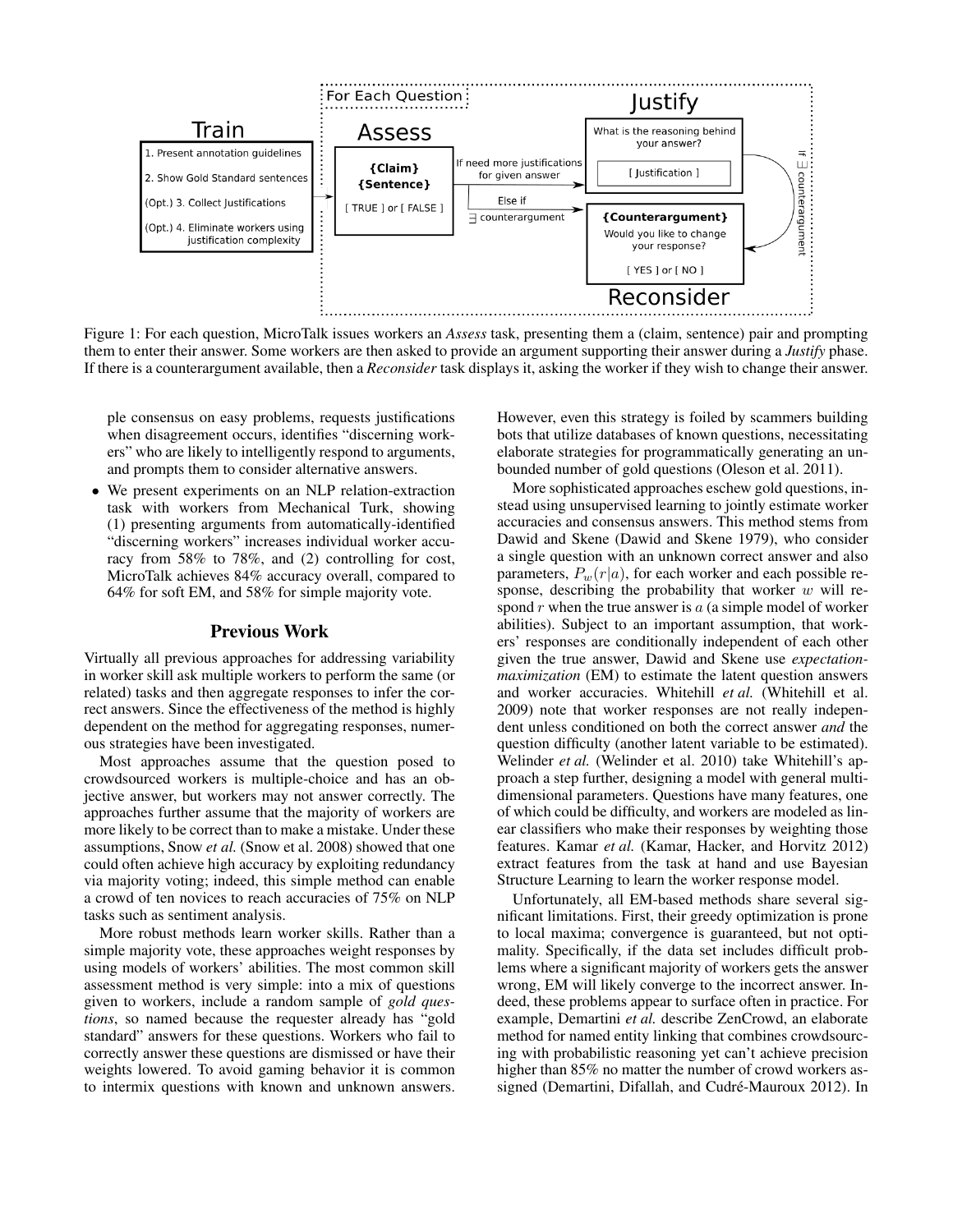fact, the authors note "augmenting the number of workers performing a given task is not always beneficial."

The methods described above are *post-hoc* — they are applied to a set of worker responses after they are gathered. A complementary set of approaches actively chooses which questions to ask which workers and how many times to ask each question. Karger *et al.* (Karger, Oh, and Shah 2011) algorithmically assign tasks to workers using a low-rank matrix approximation, but their method assumes that all tasks are equally difficult and workers are either perfectly correct or randomly guess. Dai *et al.* pose the worker control problem as a partially-observable Markov decision process (POMDP) showing substantial accuracy improvements for a given budget (Dai et al. 2013). Kamar *et al.* apply similar techniques to citizen-science applications (Kamar, Hacker, and Horvitz 2012). These methods are powerful, but they still use techniques like EM to combine worker assessments and hence are susceptible to local maxima. Furthermore, these methods keep workers isolated in order to maximize the independence of errors. As a result there is no way for an expert worker, who has correctly solved a problem, to convince other workers that her answer is correct.

Other forms of worker coordination can also be used to improve answer quality. Some complex problems can be solved by dividing work between several workers, through either sequential or simultaneous work (André, Kraut, and Kittur 2014). On certain problems, global constraints may be used to coordinate the activities of multiple workers (Zhang et al. 2012b). Unfortunately, some problems, like those we consider, are difficult to partition and may require careful reasoning in order to arrive at a correct answer. Kriplean *et al.* (Kriplean et al. 2014) built a system for public deliberation on election ballot measures, which uses pro/con points to help individual voters make informed decisions; by contrast, we seek to use deliberation to arrive a single objective correct answer. Question-and-answer sites like StackOverflow also produce answers to difficult problems, but can be tricked when the majority is wrong. A complementary form of worker coordination involves interactions between workers with various degrees of expertise, either directly (*e.g.*, through mentoring (Suzuki et al. 2016)) or indirectly (*e.g.*, through worked examples (Doroudi et al. 2016)), in order to improve the expertise of the worker pool. One could also seek to improve expertise by developing an effective procedure for training and testing workers (Liu et al. 2016).

Other researchers have developed methods for dealing with cases where the majority may be wrong, including tournament voting (Sun et al. 2011) and Bayesian truth serum (Prelec and Seung 2006), but it is not clear these methods work well for binary questions or that they will work on problems that require careful reasoning. Another line of work has shown that having annotators provide "rationales" for their answers by highlighting portions of text (Zaidan, Eisner, and Piatko 2007) or an image (Donahue and Grauman 2011) can improve machine learning classifiers. In contrast, we consider more complex arguments that can include information not found in the example to be classified, and show arguments to other workers rather than a machine. Finally, we note that incentives may also help to

LivedIn means that a person spent time in a place for more than a visit. Working in a location does *not* imply that a person has a LivedIn relation. However, you may assume that someone who has held a national office or played for a national sports team has lived in the country they serve or represent. Ambassadors should be counted as nationallevel officials. For example,

Claim: *Ian Khama* "lived in" *Botswana*

Sentence: *Botswana*'s President *Ian Khama* is one of the few African leaders to openly criticize Mugabe.

Ian Khama holds national office for Botswana, therefore it can be concluded that he also lives in Botswana. The answer to this question is True.

Other Rules: You should only select relations that can be inferred by reading the sentence, even if you know others are true. You also should not select facts that are likely to be true, but you are not sure after reading the sentence.

Figure 2: Annotation guidelines for the LivedIn relation.

improve answers or arguments; Lasecki *et al.* perform quality control in a crowd-powered conversational agent by paying more to workers who propose or vote on winning answers (Lasecki et al. 2013).

# Relation Extraction Domain

While our argumentation method is general, our evaluation of the method must be in a specific domain. We introduce that domain now, since it is helpful to use concrete examples as illustrations in the next section.

As our test domain we chose the high-level task of annotating training data for *relation extraction*, the task of generating structured information (relational tuples, such as would be found in a SQL database) from natural language text. Many researchers and practitioners are interested in relation extraction, and several recent efforts use machine learning approaches based on crowdsourced data acquisition (Zhang et al. 2012a; Angeli et al. 2014; Liu et al. 2016).

Specifically, we consider the problem of annotating a sentence to indicate whether it encodes the TAC KBP relation *LivedIn*. While determining whether a sentence supports the conclusion that a person lived (or lives) in a location might seem simple, the Linguistic Data Consortium annotation guidelines are surprisingly complex (Surdeanu 2013) and some sentences are tricky. For example, just because someone was born in a city or works there does not imply that they lived there. Figure 2 shows the instructions given to our workers. Figure 3 shows a *True* example.

# Crowdsourcing Argumentation

In order to encourage discussion and reflection about the job being performed, MicroTalk combines several microtasks in an adaptive manner. We start by discussing high-level design decisions about the style of argumentation. We next explain MicroTalk's three microtasks. We argue that some workers are better at argumentation than others and present a method for selecting these "discerning workers." The section ends with a description of the complete MicroTalk workflow.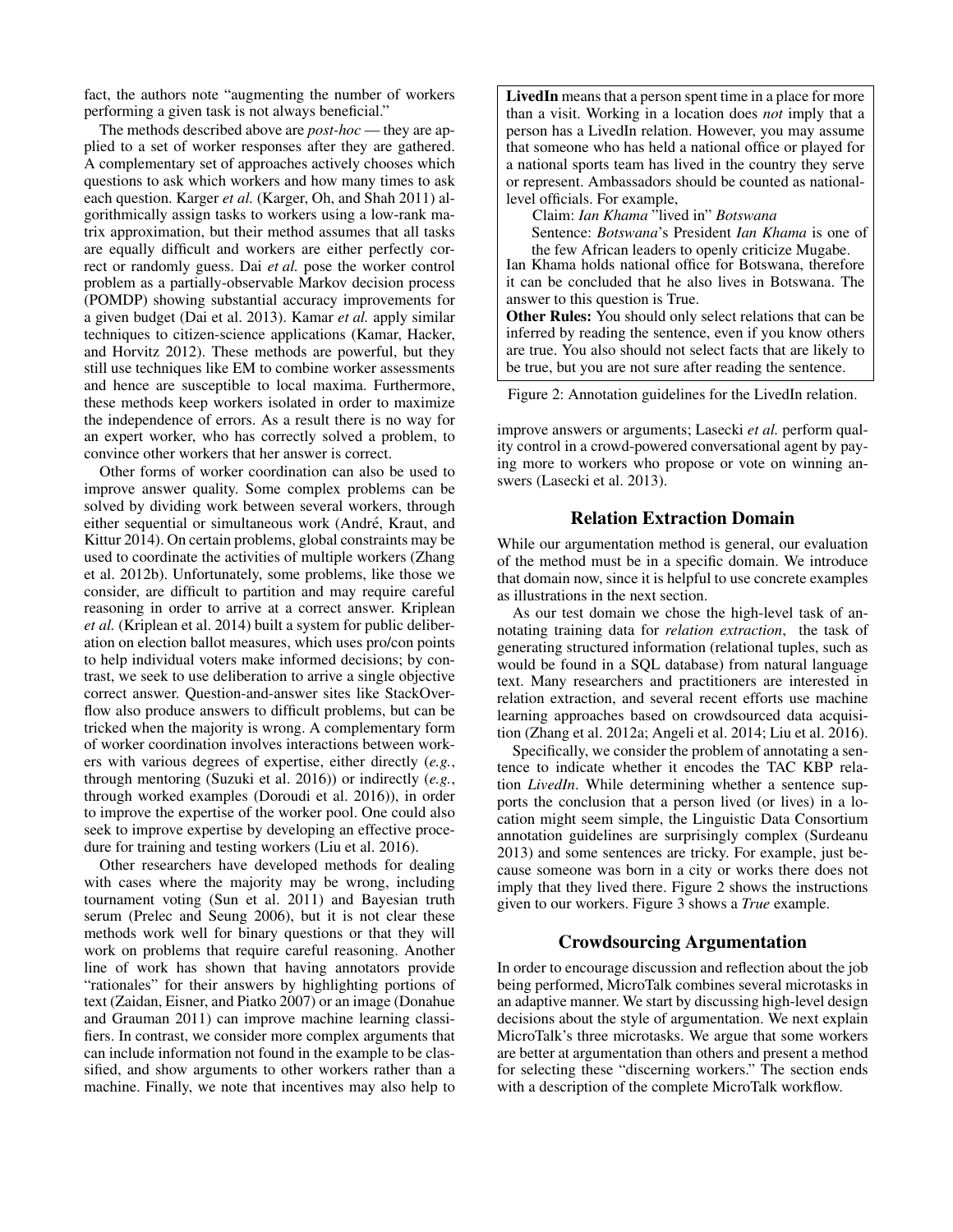



Figure 4: The Justify microtask.

# Synchronous *vs.* Asynchronous Argumentation

The most critical decision when trying to support automated argumentation is whether to implement a synchronous process, with multiple workers interacting in real time, or an asynchronous method, in which workers can only see the output of previous workers with no back and forth communication. Clearly, the synchronous context is closer to the forms of debate we find natural and the ability for participants to discuss each others points interactively would offer many advantages. Unfortunately, implementing such a realtime approach is expensive, requiring a retainer model or other incentives for rapid response (Bernstein et al. 2011; Lasecki and Bigham 2013). As a result, we defer synchronous argumentation to future work.

In this paper we focus on an asynchronous approach, which simplifies the worker recruitment model and also the design of the primitive microtasks, but poses its own challenges. Specifically, how can one best simulate a discussion when one participant leaves before the other arrives? Clearly, arguments must be cached, but the order in which they are collected may have a strong effect on workflow efficiency. We return to these questions after discussing the base units of our workflow.

# Primitive Tasks

In order to collect high-quality data from crowd workers, MicroTalk combines worker training and qualification with three different microtasks: Assess, Justify, and Reconsider. Training is fairly conventional: MicroTalk displays a set of instructions and rules to the worker in order to explain the task of relation extraction. We determine if a worker is qualified to complete our tasks by asking them a set of gold questions with known answers. Workers who answer incorrectly are removed from the rest of the experiment but are paid for the short time they spent. Workers begin to see the other microtasks after completing the training step.

Each *Assess* task asks a worker a question. In our case, we ask them to assess whether a sentence states the LivedIn relation between two specific entities (e.g., see Figure 3).

A *Justify* task may be issued after a worker has completed an assessment. In it, the worker is simply asked to explain their reasoning using a text box with no enforced limit on length. Figure 4 shows an example. In preliminary studies on another NLP domain (named entity linking) we considered a variation of the Justify task that provided a more structured interface, requiring workers' arguments to reference numbered rules in the annotation guidelines. Our reasoning was that this approach might make it faster for workers to both construct and validate arguments, but the process proved cumbersome. When we redesigned the task, we aimed for maximum flexibility, inspired by lessons from Groupware (Grudin 1994), but as the underlying job (and hence, justifications) becomes increasingly complex, structured arguments may be worth revisiting in future work.

MicroTalk's final microtask is *Reconsider*, which may be issued when a worker selects an answer for which an opposing argument has been acquired in a previous justify task. In such a case, MicroTalk notifies the worker that someone disagrees with his or her decision and presents the counterargument. The worker is then given a chance to alter their previous decision for full "credit" on the task (Figure 5). Of course, there is no guarantee that the counterargument is correct, so the success of MicroTalk is (in part) dependent on its ability to identify either good justifications or discerning workers who will recognize their mistakes, but not be fooled by poor arguments. (More on this in the next section).

In early prototypes, we also considered additional task designs. For example, we thought workers might find it useful to be presented with dueling "pro" and "con" arguments during their *initial* assessment of a question; this led to the construction of an *Assess-w-arguments* microtask. Unfortunately, initial experiments worked poorly — workers were no more likely to select the correct answer when presented with arguments for both sides. We also considered microtasks that implemented an iterative improvement workflow (Little et al. 2009) for enhancing the quality of both "pro" and "con" justifications. Better justifications may cause workers to think more deeply about switching their answer; we further address this in the experiments section.

MicroTalk uses the Assess, Justify, and Reconsider tasks in different combinations depending on the current worker's assessment and prior workers' responses. Figure 1 summarizes the constraints governing the order in which the tasks may be invoked on any given question, and we discuss the ordering in more detail below.

# Selecting Discerning Workers

When experimenting with an early prototype of MicroTalk, we were surprised that almost as many workers were convinced to switch *away* from a correct answer by a bad argument as were moved to fix their answer by sound reasoning. Since crowd workers have been shown to have highly heterogeneous skills at many domain-specific tasks, we wondered if some workers might be better at explicitly reasoning about the logic underlying their answers than others. We deemed these hypothetical savants "discerning workers" and explored methods for identifying them.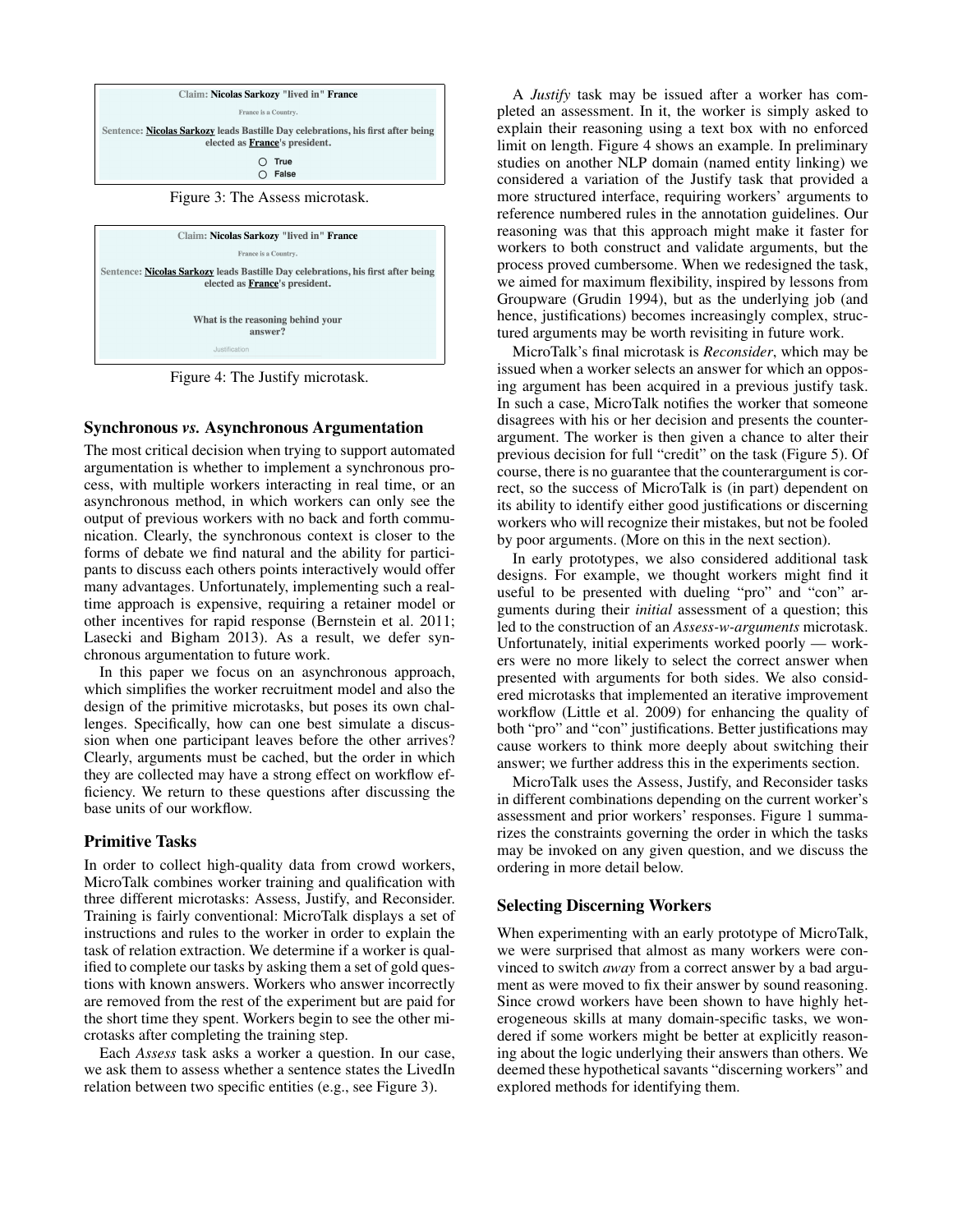

Figure 5: The Reconsider microtask.

We conjectured that Law School Admission Test (LSAT) questions from the "Critical Reading" section might provide a good method for filtering workers, but initial experiments gave inconsistent and unpromising results.

Another method we tried was selecting workers who provide lengthy justifications for their decisions. Of course, there is no guarantee that verbose writers are actually better workers than the terse, and a percentage of lengthy justifications are indeed muddled. However, word count *has* been shown to be a surprisingly accurate measure of Wikipedia article's quality (Blumenstock 2008). Although this method worked well for selecting "discerning workers" in our experiments, it may not generalize to other task domains.

Instead, we settled on using Flesch-Kincaid readability tests to determine the complexity of a worker's argument (Kincaid et al. 1975). By asking workers to provide justifications on gold questions during the training phase, we can compute the median complexity of submitted justifications and retain only workers who provide explanations of at least a certain grade level. As we show in our Experiments section, specifically Figure 6, this approach is surprisingly effective.

## Proactive *vs.* Lazy Justification

Given our Assess, Justify, and Reconsider microtasks, we now consider the best way to compose them. As we show in the Experiments section, Reconsider tasks produce higher worker accuracy than Assess tasks, but they are also more expensive.<sup>1</sup> If most questions are easy with no disagreement, then there will be no need to ever issue Reconsider tasks and hence no need to ask any worker to justify their decision. Thus, if most questions are easy, the workflow should be *lazy* and delay issuing Justify tasks until the first worker disagrees in their initial assessment. On the other hand, if one expects disagreement on most questions, then the workflow should *proactively* ask workers to justify their decisions so it is prepared to issue Reconsider tasks as soon as possible.

To visualize this tradeoff, consider two possible sequences,  $S$  and  $S'$ , of five worker assessments, reflecting easy and hard questions respectively:

$$
S = \langle T, T, T, T, T \rangle
$$

$$
S' = \langle T, T, F, F, T \rangle
$$

Assume that the system only wishes to collect one justification for each disputed answer. If the workflow issues Justify tasks proactively, then  $S$  would generate the following sequence of tasks:  $\langle A^1, J^1, A^2, A^3, A^4, A^5 \rangle$  where A indicates an Assess task, J signifies a Justify task, and the superscript indicates the worker performing the work. Proactive assignment of Justify tasks results in one unnecessary task for sequence S—the lack of disagreement renders the justification unnecessary, since no Reconsider is ever issued.

In contrast, proactively initiating Justify on  $S'$  would generate the following sequence of 10 microtasks:  $\vec{A}^{1}, J^{1}, A^{2}, A^{3}, J^{3}, R^{3}, A^{4}, R^{4}, A^{5}, A^{5}$  with three reconsiders. If the workflow had instead waited for disagreement before requesting justification, it would have produced this sequence:  $\langle A^1, \overline{A^2}, A^3, J^3, A^4, A^5, J^5, R^5 \rangle$ . Note that this workflow is only able to issue one Reconsider task (*vs.* three) because it doesn't have the necessary justifications. If it continued to get workers whose initial assessments followed S' then it would continue with  $\langle A^6, R^6, A^7, R^7 \rangle$ , which requires 12 microtasks before getting three Reconsiders.

Given the prior probability that independent workers will disagree, one can calculate the expected cost of proactive *vs.* lazy justification. But qualitatively, it is clear that the lazy approach only makes sense when most problems are easy and workers agree. Furthermore, in the worst case proactive justification will only require one additional microtask per question, so that is the approach we adopt in MicroTalk.

#### The (Final) MicroTalk Workflow

Algorithm 1 summarizes the complete MicroTalk workflow operating on a single Boolean question. In order to qualify "discerning workers" a preprocessing phase (not shown) trains a sample of k workers and estimates their median justification complexity on gold standard problems. This median complexity is then used in the qualification step of Algorithm 1. As input the algorithm is given a budget; each call to Assess, Justify, and Reconsider decreases the remaining budget by  $C_a$ ,  $C_j$ , and  $C_r$ , respectively.

Operation is straightforward. MicroTalk asks the first worker to answer the question and also to justify it, since no justification exists for her answer  $(J_{a_1} = \cdot)$ . In subsequent iterations MicroTalk tests to see if a counterargument exists for each answer;  $\overline{a_i}$  denotes the opposite answer from  $a_i$  so if  $J_{\overline{a_i}} \neq \cdot$ , then a counterargument exists.

The first worker who disagrees with previous answers not only provides a justification, but also is given the option to reconsider their answer. If this worker decides to switch their assessment, then their original argument is *not* kept as a justification for their original answer, because the worker was not confident enough in his or her own reasoning to value it higher than the presented counterargument.

After spending the budget on a mixture of Assess, Justify, and Reconsider microtasks, MicroTalk aggregates the workers' disparate opinions and returns the result. Majority vote is one way to aggregate assessments, but expectation maximization (EM) works better (as we show in the next section). Explicitly incorporating EM into our pseudocode would complicate the logic, since it requires reasoning across multiple questions.

<sup>&</sup>lt;sup>1</sup>In order to Reconsider, the worker must first perform Assess and another worker must have completed Assess and Justify.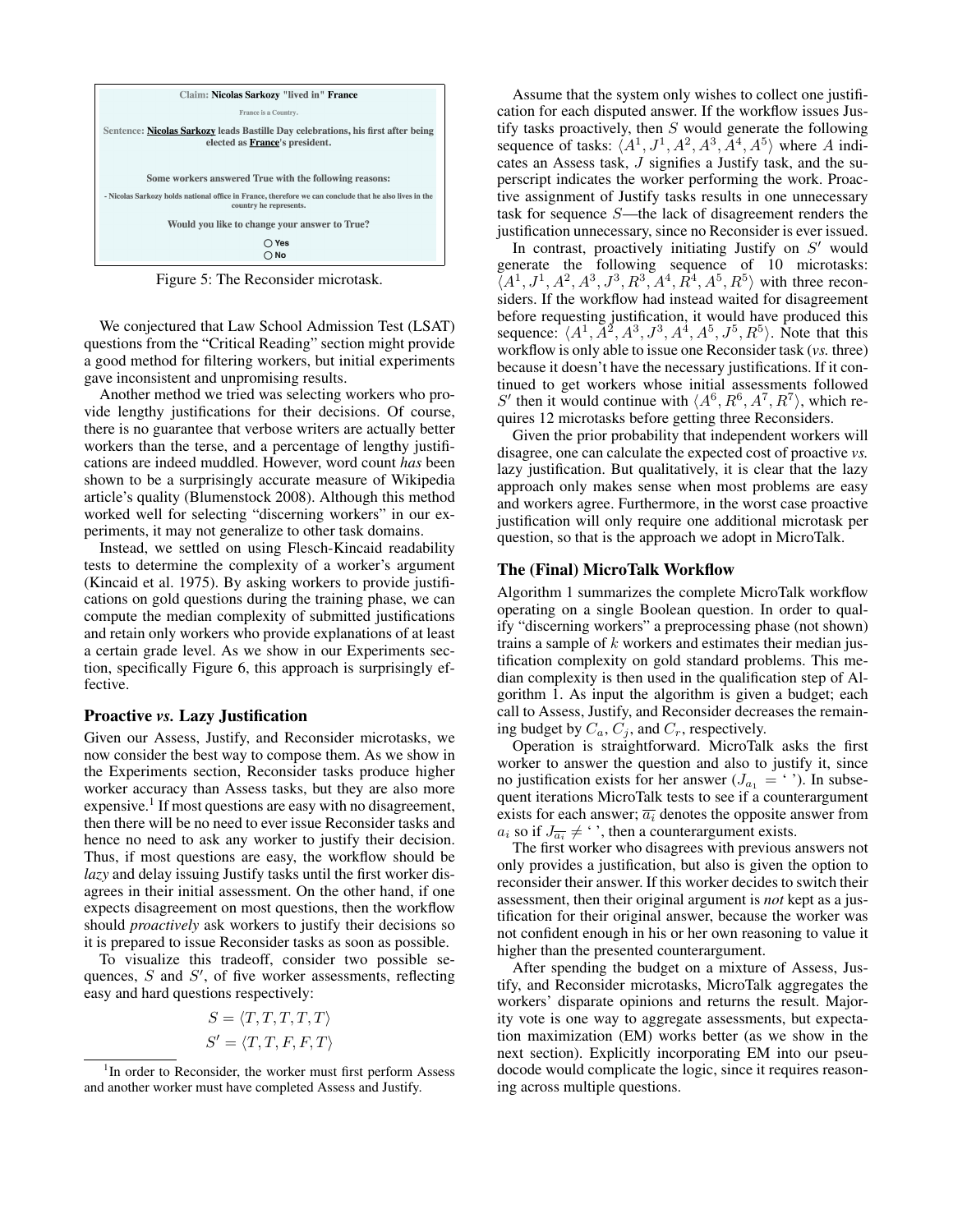**Input** : A question q, budget  $B$ , and task costs  $C_a, C_j, C_r$ **Output:** An answer  $A(q)$  $j_T := j_F := \cdot \cdot$ ;  $b := 0:$ for  $i := 1$ *, increase by 1*, while  $b < B$  do Justifying  $=$  F ; Train and qualify worker  $w_i$ ;  $a_i := \text{Assess}(q, w_i)$ ;  $b := b + C_a;$ if  $j_{a_i} = \lq'$  then  $j_{a_1}$  := Justify $(q, a_i, w_i)$ ;  $b := b + C_j;$ Justifying  $:= T$ end if  $j_{\overline{a_i}} \neq \lq$  ' then  $a := \text{Reconsider}(q, j_{\overline{a_i}}, w_i)$ ;  $b := b + C_r$ ; **if**  $a \neq a_i \wedge$  Justifying **then**  $j_{a_i}$  :=  $\cdot$  ' end  $a_i := a$ end end return Aggregate $(a_1, \ldots, a_i);$ 

Algorithm 1: The MicroTalk argumentation workflow.

# **Experiments**

The experiments in this section address the following questions: 1) Are workers able to formulate a convincing argument with their assessment? 2) Does argumentation have an effect on individual workers' accuracy? 3) Do workers perform better when higher quality justifications are shown? 4) How do we find high-quality workers and how much better at argumentation are they? 5) How does the MicroTalk workflow compare with other approaches and is it cost effective?

# Experimental Setup

To find a set of challenging TAC KBP questions, we considered worker annotations for a set of five TAC KBP personplace relations collected by previous researchers (Liu et al. 2016). We determined the most difficult sentences by ranking them according to the average  $L_1$  distance between the boolean vector representing a worker's labeling of the five relations for that sentence and the boolean vector for the ground-truth labeling. Since 20 of the 25 highest ranked (most difficult) sentences were positive instances of the *LivedIn* relation, we used those for our experiments.

We ran experiments on Amazon Mechanical Turk, using workers who had completed at least 1,000 tasks with a 97% acceptance rate. As described earlier, the TAC KBP annotation guidelines for the LivedIn relation specify a number of counter-intuitive rules, which we make available to workers throughout each experiment as shown in Figure 2.

In each experiment, we first trained workers on the guidelines for annotating the LivedIn relation. Workers were given five gold standard questions and had to get three (60%) or more correct to complete the rest of the experiment. For this qualifier, we chose questions that had previously been shown to be the strongest indicators of whether a worker was likely to have a high or low overall accuracy. In the training phase, workers were asked to Assess and then Justify each gold standard question, in order to provide an indication of the quality of that worker's answers and the arguments they would be likely to supply.

Our workflows set the payment for each microtask (Assess, Justify, Reconsider) at \$0.05 each. These rates were chosen such that the hourly payout was roughly equivalent across workers in each experiment. Workers were incentivized with bonuses for the Justify and Reconsider tasks they were told they would receive a bonus of \$0.05 for every high-quality argument they provided as well as a bonus of \$0.05 if they chose the correct response for Reconsider.

# Can Workers Generate Quality Justifications?

Since the success of the MicroTalk workflow depends on the ability of workers to write convincing arguments, our first experiment analyzed a sample of the arguments generated by workers to determine their quality. We found that workers provide arguments of highly varying quality, and that workers with higher overall accuracy tended to produce more convincing arguments.

As an example, consider the following sentence (with bolded entity mentions) taken from our pool of experimental questions:

"The United States needs to be ready to press compromise proposals, something Bush and his secretary of state, Condoleezza Rice, show little interest in doing."

We looked at top performing workers' justifications and compared these by hand to those of the least accurate workers. Justifications from accurate workers tend towards explicit reasoning, making reference to the annotation guidelines. Two example justifications are: "Bush may have been the leader of a different country other than the US that was the other partner in the attempted negotiation." and "It is safe to assume that they are talking about President Bush in mentioning 'his secretary of state', the past president of the US, therefore he would have to live in the US." The second justification explains that Bush must be a national official because he has a secretary of state, which justifies using the rule that national officials lived in a country. However, the first claims that this sentence could be referring to another pair of national officials that are not necessarily from the United States.

On the other hand, low-performing workers tended to favor less complex sentences and used logic that depends on information not found in the sentence. Two example justifications are: "He was president" and "I lived through that disaster. I can honestly say that, yes, Bush lived in this country and he was somehow president." The brevity of the first justification and the reasoning based on personal life experience in the second answer do not make convincing arguments for the correct answer.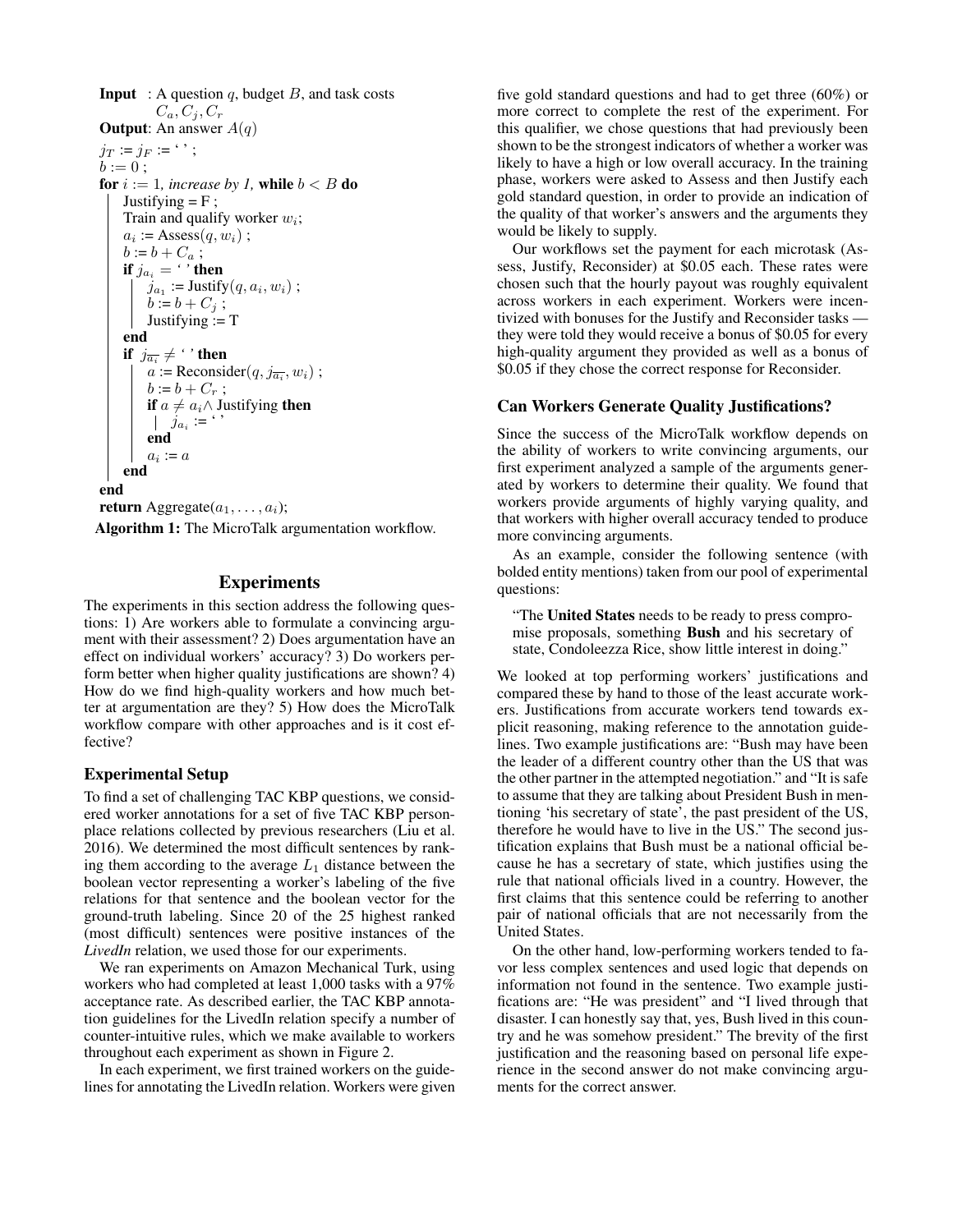In the following sections, we evaluate techniques for selecting workers who can improve their answer accuracy by reconsidering questions in response to high-quality arguments, and who are infrequently tricked by incorrect arguments.

#### Effect of Argumentation on Individual Workers

Our second experiment considers whether argumentation can improve the answer quality of individual workers. Workers were assigned to one of two conditions. In the baseline condition ( $N = 51$  workers), workers were only presented with the Assess microtask for each question. In the other condition ( $N = 116$  workers), workers participated in a non-adaptive workflow, which consisted of an Assess task, a Justify task, and a Reconsider task. The arguments presented in the Reconsider microtasks were chosen from a previous run of the same experiment, selecting those from the most accurate workers (the most accurate worker for each question was determined by that worker's accuracy on the remaining questions). This experiment used a subset of 10 out of the 20 candidate sentences.<sup>2</sup> As in all our experiments, workers were asked to first answer the 5 gold questions and they were paid \$0.05 per task completed.

Workers given all three microtasks were significantly more accurate than those that only completed Assess tasks. Accuracy in the baseline condition (Assess only) was 59%. Accuracy in the experimental condition (Assess, Justify, and Reconsider tasks) was 71%. This 12% accuracy improvement is statistically significant ( $p = 0.0003$ ,  $t = 3.695$ ), indicating that Justifying and Reconsidering answers improves worker accuracy. We also confirm that workers' accuracies are normally distributed by using a Shapiro-Wilk test for normality ( $p > 0.05$ ) (Shapiro and Wilk 1965).

Some of the increase in accuracy appears to come simply from the act of justifying one's answers. Even ignoring the revised decisions from Reconsider tasks, workers had a 7% increase in accuracy, from 59% in the baseline condition (Assess task only) to 66% in the experimental condition. This difference is significant under a two-sided t-test  $(p = 0.022, t = 2.318).$ 

We note that further experiments are required to completely determine whether the improvement in accuracy is due to the Justify or Reconsider tasks, or the combination. Previous research has shown that both self assessment (Dow et al. 2012) and comparing solutions to those provided by other workers (Mamykina et al. 2016) can improve answer quality. Dropout rates were not significantly different between the two conditions, but we are unable to rule out a worker selection effect. Either way, the inclusion of Justify and Reconsider jobs substantially improves answer quality compared to solitary Assess microtasks.

#### Effect of High-Quality Justifications on Workers

We also wanted to explore whether more convincing arguments written by experts would have an effect on how often workers changed their answer and the accuracy of their answers. To test this, we chose 5 sentences and launched a third experiment where each worker would be assigned a sequence of Assess and Reconsider microtasks. The counterargument seen by workers during the Reconsider phase was randomly chosen: either an "expert" argument written collectively by the authors or a worker-generated justification from an earlier experiment.

Workers that saw arguments written by other workers changed their answer 20% of the time. However, when workers were shown arguments written by the authors, this rate increases to 46%. Simply put, arguments written by experts are significantly more convincing than arguments from workers,  $\chi^2(1, N = 335) = 26.29, p < 0.00001$ . There was no statistically significant difference in the number of responses that were changed to the correct answer in either condition,  $\chi^2(1, N = 107) = 0.009$ ,  $p = 0.924$ . Although expert justifications made no difference in the percentage of responses changing to the correct answer, they were able to convince a significantly higher number of workers to change their answer. Reconsidered responses from workers that were shown worker-generated justifications had a mean accuracy of 71%, which is similar to the accuracy observed in the previous experiment. Reconsidered responses from workers that were shown arguments written by experts improved this accuracy by 9% from 71% to 80%; however, the difference is only marginally significant,  $\chi^2(1, N = 335)$  = 3.023,  $p = 0.08$ , perhaps due to the small sample size. We deem the results promising enough that we wish to consider a future version of MicroTalk which includes iterative improvement steps to hone the best worker justifications.

#### Benefits of 'Discerning Workers'

When experimenting with an early prototype, we found that many workers would switch *away* from the correct answer when shown a bogus justification. To combat this effect we filtered our crowd for "discerning workers" using justification complexity (specifically, the Flesch-Kincaid readability test (Kincaid et al. 1975)) as our selection metric. To select promising workers, we first computed the median readability score for workers' justifications on the gold-standard filtering questions. We then computed the number of times that a specific worker has a justification with a higher reading grade level than the median complexity, averaged over the five gold questions. Our analysis, shown in Figure 6, shows the strong effects of this filtering technique applied to workers from our second experiment (non-adaptive Assess, Justify, and Reconsider microtasks). Filtering has a strong positive effect on the reconsidered accuracy of workers (the magnitude of the effect is stronger for more stringent filtering) but almost no effect on the accuracy when the workers' changes are *not* taken into account.

We define discerning workers as workers with at least 4  $(> 80\%)$  justifications with a higher Flesch-Kincaid score than the median reading grade level. The average accuracy of workers in this group is 63% without reconsideration and 78% with reconsideration. (Recall from the previous section that average accuracy with reconsideration for the general population is 71%, also shown at  $X = 0$  in Figure 6.) In

<sup>&</sup>lt;sup>2</sup>Since workers would be providing arguments and reconsidering for every question, we wanted to keep the total time of the experiment comparable to the other experiments.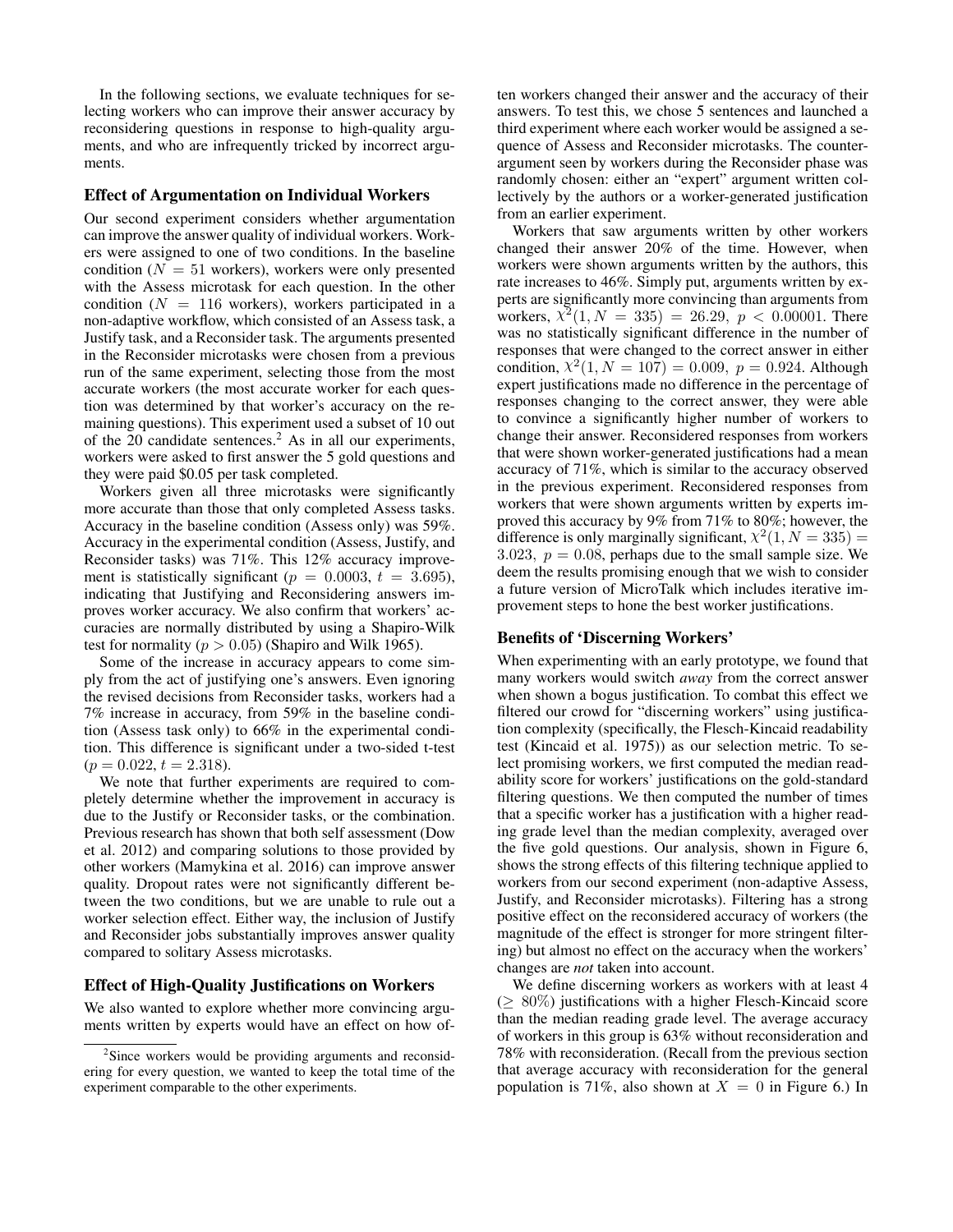

Figure 6: On average, workers were more accurate after reconsidering their answer in the context of opposing arguments (red points above blue). The X-axis shows the minimum number of times a worker provided an argument more complex than the median complexity on gold standard questions. Filtering workers with simple arguments does not affect the accuracy of their initial assessment (blue points trend flat as X increases), but it *strongly improves* the accuracy of reconsidered decisions (red points climb).  $X = 0$  shows the crowd unfiltered, while  $X = 5$  is only workers who had complex arguments on all gold standard questions. The number of workers, N, in each group is displayed as an annotation above the (red) reconsidered points.

other words, filtering for discerning workers yields a 41% reduction in error. The significance of the improvement can be computed using a non-parametric test by bootstrapping a distribution of the overall mean accuracy for the discerning workers and the unfiltered crowd. Taking the paired difference (discerning workers — unfiltered crowd) between these accuracy distributions results in a distribution of the improvement in accuracy. Bootstrapping a distribution of 10,000 samples results in a mean improvement in accuracy of 6% with a significance test for difference:  $\alpha = 0.026$ .

It is also important to note that our experimental discerning worker filtering was done post-hoc, which means that discerning workers were responding to counterarguments that were written by non-discerning workers in most cases. Our result shows that even though discerning workers may be seeing lesser quality arguments, they are still able to make correct decisions about the arguments' correctness. An interesting direction for future work would be to see if the mean improvement in accuracy would increase further if discerning workers were constrained to only seeing justifications provided by other discerning workers.

#### Benefits of Complete Workflow

While we have shown that our argumentation workflow significantly improves individual worker accuracy, the additional cost of the workflow (*i.e.*, the Justify and Reconsider steps) may not be worth the improvement in answer quality. For instance, an alternative use of budget would be to show

additional Assess tasks for each question and aggregate answers from a larger number of workers. In this section, we demonstrate that controlling for cost, the MicroTalk workflow out-performs this simpler approach.

We launched two different workflows for experimentation: *Simply Ask* and *MicroTalk*. In Simply Ask, workers did not provide or see justifications nor were they given Reconsider tasks. Workers were instead given a sequence of Assess microtasks. MicroTalk was run as previously described — all workers performed Assess and some were given Justify and Reconsider tasks according to the logic shown in Algorithm 1. Workers took a median time of 15 minutes to complete twenty sentences using Simply Ask, and a median time of 25 minutes using MicroTalk. The differences in time can be attributed to the extra tasks workers must complete in MicroTalk, which are not present in Simply Ask.

MicroTalk requires requesters to implement two additional microtasks over the Simply Ask workflow, which has workers only complete the Assess step. In total, our final experiment collected responses from 37 workers in our MicroTalk workflow and 68 workers for the Simply Ask baseline. In order to properly compare the two workflows, we fixed a budget for each question and simulated hiring workers using data from each. We gathered workers and varied the budget from \$0.00 until a maximum budget of \$1.20 was reached, since that is when the entire population of discerning workers was exhausted in the MicroTalk workflow. This was repeated 1,000 times per budget in different itera-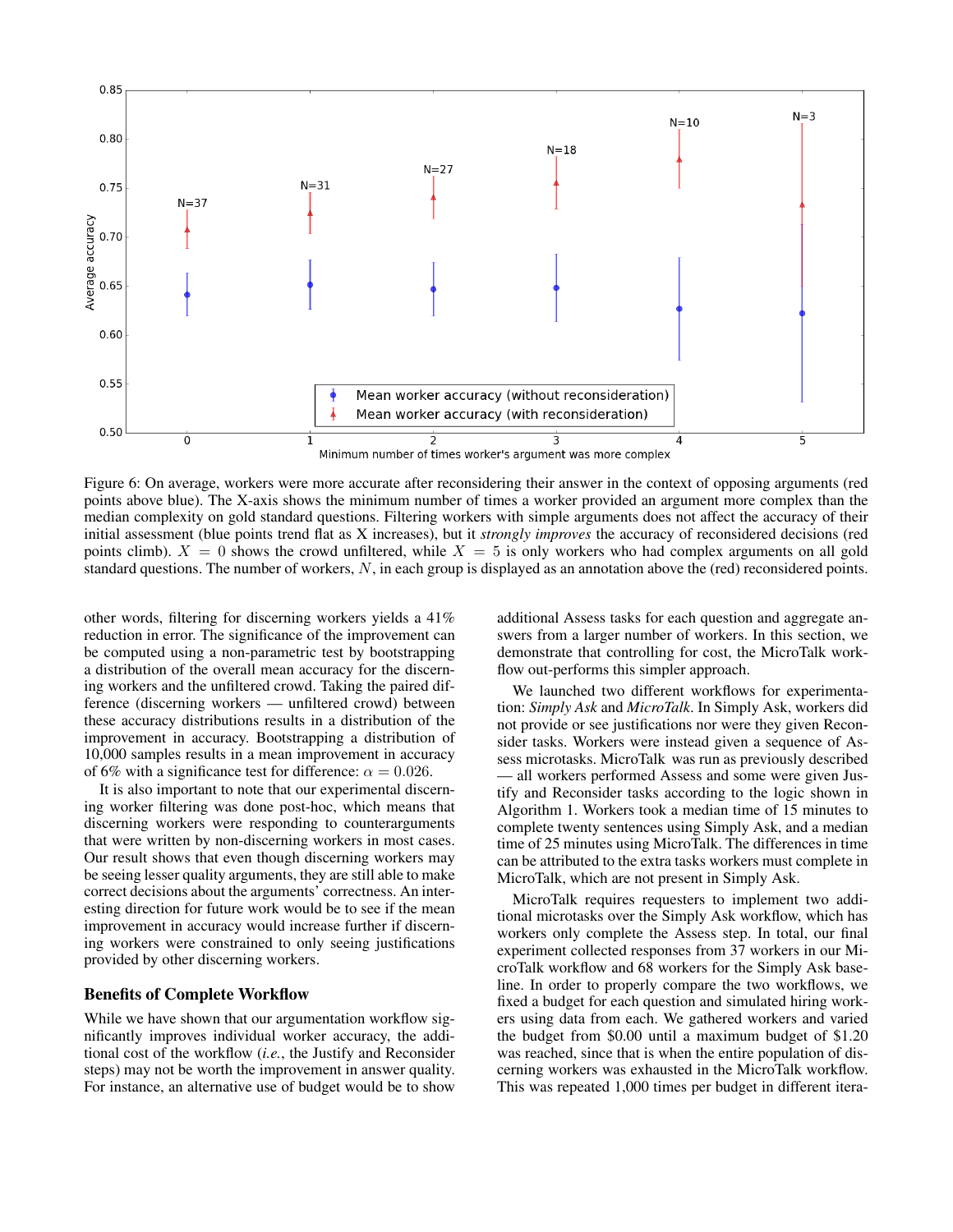

Figure 7: The best variant of our proposed MicroTalk workflow (MicroTalk - EM) significantly outperforms the best baseline (Simply Ask - EM), reducing mean question error by over 54%. The mean accuracies shown (with 95% confidence intervals) are computed over 1,000 runs of the workflow (randomizing worker order) on 20 questions.

tions, where the order of workers was randomized each time (as was the sample of workers since there is a fixed budget). The two workflows would run until the fixed budget was reached, at which point the iteration would terminate and question accuracy was calculated. For MicroTalk's iterations, only workers after the first disagreement had a randomized order because all workers before the disagreement had the same answer. The point of disagreement is different for every question in the experiment (and for both conditions) and is determined by the first worker to answer differently than all prior workers. All workers in Simply Ask had a randomized order since they were only completing an Assess task. We then plot the mean accuracy from each constrained budget that was tested to determine the accuracy of each workflow on our set of 20 questions.

We consider two versions of Simply Ask: one where decisions are aggregated with majority vote and one with expectation maximization (EM). With MicroTalk, we also show performance with and without discerning worker filtering. Figure 7 plots the results. Simply Ask performs similarly to previous baseline experiments with an average worker accuracy of 58%. Every workflow has an expected accuracy of 50% at  $X = 0$ , since a budget of zero means there are no workers in the worker pool, and aggregation reduces to random guess. As the budget of each problem is increased, the effects of argumentation become more apparent. MicroTalk (without discerning worker filtering) performs as well as Simply Ask at  $X = 0.3$ , which translates to 6 workers in Simply Ask. The effects are stronger in MicroTalk where workers are filtered to be discerning workers. At  $X = 0.4$ (8 workers in Simply Ask), MicroTalk is able to achieve an average accuracy of 77% compared with Simply Ask (EM) at 64%.

We note that workers in Simply Ask converge to an answer almost immediately with only 3–4 workers. By increasing the budget and hiring more workers, no new information is gained, and the majority is still incorrect; thus, Simply Ask never achieves accuracy greater than 65% in our challenging domain. (A similar result was reported previously by (Demartini, Difallah, and Cudré-Mauroux 2012).) In contrast, MicroTalk produces an 84% accuracy, achieving an error reduction of over 54%.

# Conclusion

Instead of isolating workers, we argue that they should debate their decisions. As a first step towards this vision, we introduce a novel, asynchronous workflow, MicroTalk, which prompts workers to justify their assessments and confronts them with counterarguments, allowing them to reconsider their decisions. While argumentation improves the accuracy of most people, it is especially successful for the subset of workers who write longer and grammatically sophisticated justifications for their own reasoning, a class we term "discerning workers." We experiment on the NLP task of relation extraction; our most significant results show (1) presenting arguments from automatically-identified "discerning workers" increases individual worker accuracy from 58% to 78%, and (2) controlling for cost, the MicroTalk workflow achieves 84% accuracy overall, compared to 58% from simple majority vote and 64% from soft EM.

Our future work includes applying MicroTalk to additional tasks, hopefully demonstrating its generality. To further improve the quality of results, we would like to try offering financial incentives for convincing arguments. We also hope to ask multiple workers to iteratively improve prior justifications, honing the best arguments. Alternatively, one